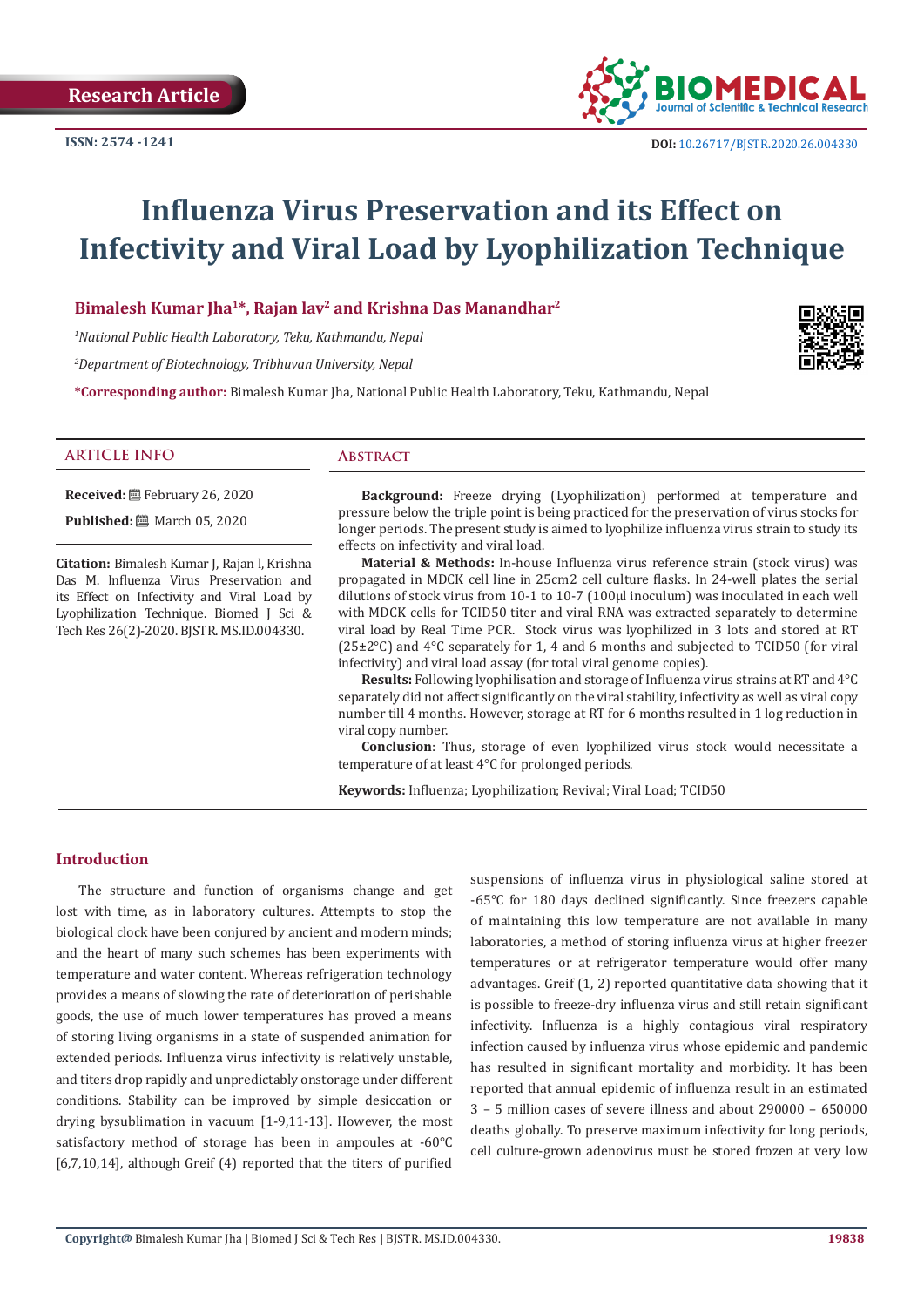temperatures [15]. However, this makes its handling difficult. The removal of water from viable biological material in the frozen state (freeze-drying) provides another means of arresting the biological clock by withholding water and commencing again by its addition. Lyophilization or freeze-drying is a controllable method of dehydrating labile products by vacuum desiccation [16]. It is considered advantageous to freeze dry viruses and vaccines wherever possible in order to reduce their volume for storage in cold, to enable easy handling and transport, and to enhance their keeping quality [17]. We have studied the feasibility of lyophilizing large numbers of ampoules of several different strains of influenza virus to maintain infectivity for prolonged periods of storage at refrigerator temperature for use as reference reagents.

#### **Methods and Methodology**

#### **Cell Line and Virus Stock Preparation**

A confluent monolayer (90%) of the MDCK cell lines were grown in 25mm² presterile disposable NUNC tissue culture flask using Minimum Essential Media (MEM) with antibiotics (penicillin, streptomycin) and 10% fetal calf serum (FCS). Influenza virus reference strain isolated from Department of National Influenza Centre, National Public Health Laboratory, Teku was propagated for virus stock preparation in MDCK cell line and used for TCID50 assay and viral load.

# **Virus Titration by Tissue Culture Infectious Dose 50 (TCID50) Assay**

MDCK cell monolayer was prepared and virus infection was performed at different dilutions in 10ml sterile tissue culture tubes. Cell monolayer was observed daily till the cytopathic effect (CPE) appeared, along with the control wells (MEM inoculated) kept under the same condition. TCID50 titer was be calculated by using Reed and Muench [18].

#### **Extraction of Viral RNA**

Viral RNA was be extracted from 140μl of tissue culture lysate using RNeasy Minikit (QIAGEN, GmbH, Hilden, Germany) according to the manufacturer's instructions.

#### **Lyophilization of Stock Virus**

The virus was lyophilized or freeze dried in 3 batches of 6 vials Each using TFD5503 benchtop lyophilizer using the instrument protocol.

#### **Revival of Lyophilized Virus**

Lyophilized virus was revived in sterile conditions using sterile double distilled water after 1,4 and 6 months. The virus ampoule was opened of the ampoule in the bio-safety cabinet.1 ml sterile water was added to the dried virus and mixed gently. The revived virus was kept at 4 degree C for (1-2) Hr and aliquated and subjected to TCID50 and real Time PCR for viral load estimation.

#### **Estimation of Viral Load in lyophilized Virus**

To determine the effect of Lyophilization on influenza viral load the lyophilized influenza virus was subjected to real time PCR, the ct values obtained were extrapolated with standard curve to estimate the vial load in samples.

#### **Data Analysis**

The viral titre and load between stock and lyophilized virus were compared by a paired sample ttest. The correlation between viral load and TCID50 was studied using Spearman correlation coefficient. Statistical analysis of significance was undertaken using SPSS 16.0 software with a value of  $(P<0.05)$  for significance.

Ethical Consideration Ethical approval was obtained from National Public Health Laboratory and Nepal Health Research Council (NHRC ref. no. 1673) before carrying out this study.

#### **Results**

#### **Confirmation of Stock Virus**



**Figure 1:** Influenza Virus Infected MDCK Cells Stained with Influenza Ab and FITC Conjugated Antimouse Ab Showing Intra Nuclear Green Fluorescence.

Influenza virus reference strain (kindly obtained from National Influenza centre, National Public Health, Laboratory, Teku) was successfully propagated in MDCK cell lines. Cytopathic effect (CPE) positive cell culture flasks for influenza virus infected cells showed cell grapening, clustering, rounding, clumping and focal dislodging of cells in comparison to control mock infected cells (only Media Inoculated) were seen on second to third days post inoculation. CPE positive cells were scrapped with a sterile cell scrapper and subjected to Immunofluorescence using polyclonal antisera for Influenza virus. It showed the characteristic intra nuclear brilliant apple green fluorescence in influenza infected cells Figure 1. These culture bottles were preserved at -80℃ deep freezer and subjected to repeated freeze and thaw in three occasions for cell lysis. The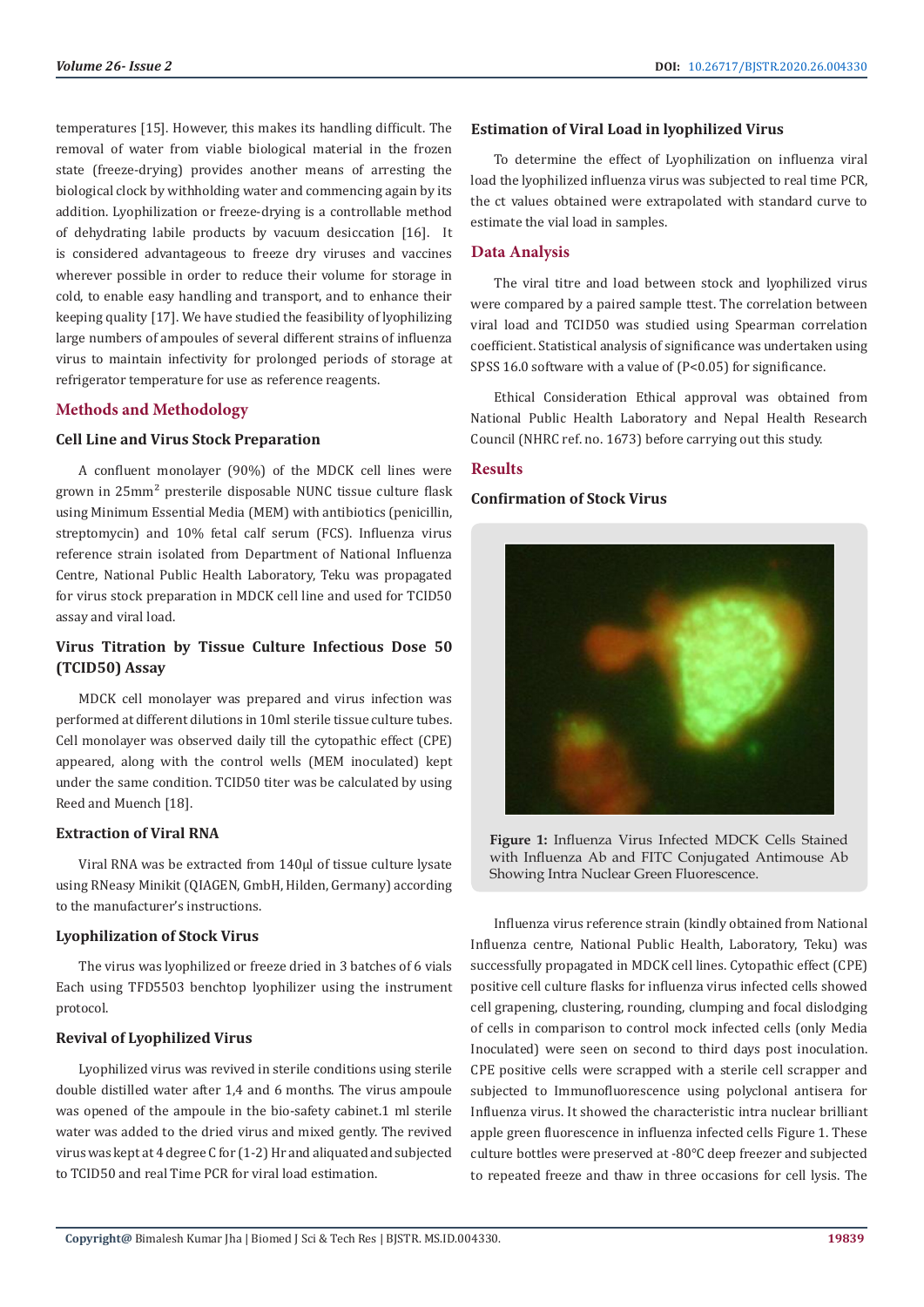supernatant was transferred to a sterile vial and centrifuged aseptically. The clear supernatant containing the virus particles was used as positive control for qualitative RT-PCR as well as preparation of standards in Quantative Real Time RTPCR.

## **Comparison of TCID50 Titer of Lyophilized Virus Stored for Different Time Intervals**

 The lyophilized virus was stored at RT and 4℃for 1month, 4 months and 6 months. The virus was revived after these fixed intervals of time and infected in MDCK to check the infectivity of virus and change in the TCID50 titer. It was observed that lyophilized virus was infective till 6 months and there was no change in the TCID50 titer of the lyophilized Influenza revived after 1month to 6 months of storage at 4°C. In case of lyophilized influenza stored at Room temperature the TCID50 titer was observed to reduce from 10-4.5 at 1 month to 10-3.22 at 4 months but it remained constant to 10-3.22 after 6 months of storage (Figure 2).



**Figure 2:** Comparison of TCID50 in Stock Virus and Lyophilized Virus Revived at Different Time Intervals. The Value of TCID50 on Y- axis Corresponds to 10-y of Different Sample of Influenza Virus.

| <b>Virus dilution</b> | <b>Infected</b> | Non-<br>Infected | <b>Accumulative Values</b> |                          |          |         |  |
|-----------------------|-----------------|------------------|----------------------------|--------------------------|----------|---------|--|
|                       |                 |                  | <b>Infected</b>            | <b>Mortality</b><br>Non- |          |         |  |
|                       |                 |                  |                            | infected                 | Ratio    | Percent |  |
| $1-0ct$               | 4               | $\Omega$         | 14                         | $\mathbf{0}$             | 14/14    | 100     |  |
| $10 - 2$              |                 |                  | 10                         | $\Omega$                 | $10-0ct$ | 100     |  |
| $3-0ct$               |                 |                  | 6                          |                          | $7$ -Jun | 85.71   |  |
| 4-Oct                 |                 | C.               | 3                          | 3                        | 6-Mar    | 50      |  |
| 5-Oct                 |                 | C                |                            | 6                        | $7$ -Jan | 14.28   |  |
| 6-Oct                 |                 | 4                | $\Omega$                   | 10                       | 0/10     | O       |  |

**Table 1:** Arrangement of data in calculation of TCID50 titer by Reed and Muench formula.

### **Comparison of TCID50 Titer of Lyophilized Virus Stored for Different Time Intervals and Stock Virus**

The TCID50 titer of the lyophilized Influenza virus stored at RT and  $4^{\circ}$ C for 1, 4 and 6 months was compared with that of the stock virus. The TCID50 titer of lyophilized virus is summarized in Table 1 whereas the TCID50 titer of stock virus was observed to be 10-3. No significant difference was observed in the TCID50 titer or the infectivity of the lyophilized virus stored at 4°C for 1, 4 and 6 months as well as Influenza stored at RT for 4 and 6 months as compared to the stock virus. The Influenza viral load in stock and lyophilized adenovirus was correlated with TCID50 titer as described in the Table 2 using Spearman correlation coefficient.

However, no statistical correlation was observed in the viral load and TCID50 titer.

Confirmation of successful cloning: Hexon region of the viral genome was cloned in pGEM-T Easy vector and transformed in E. coli DH5α. Cloned plasmid containing the Influenza hexon insert had a defective LacZ gene and those cells are transformed with this vector formed white colony in ampicillin agar plate (Figure 3). White colony from the plate, theoretically containing the desired inserts were picked and subjected to plasmid extraction. The plasmids isolated from the white colonies were subjected to PCR to yield 161bp bands in agarose gel. PCR resulted in 161 bp amplicon with hexon region specific primer pair (Figure 4).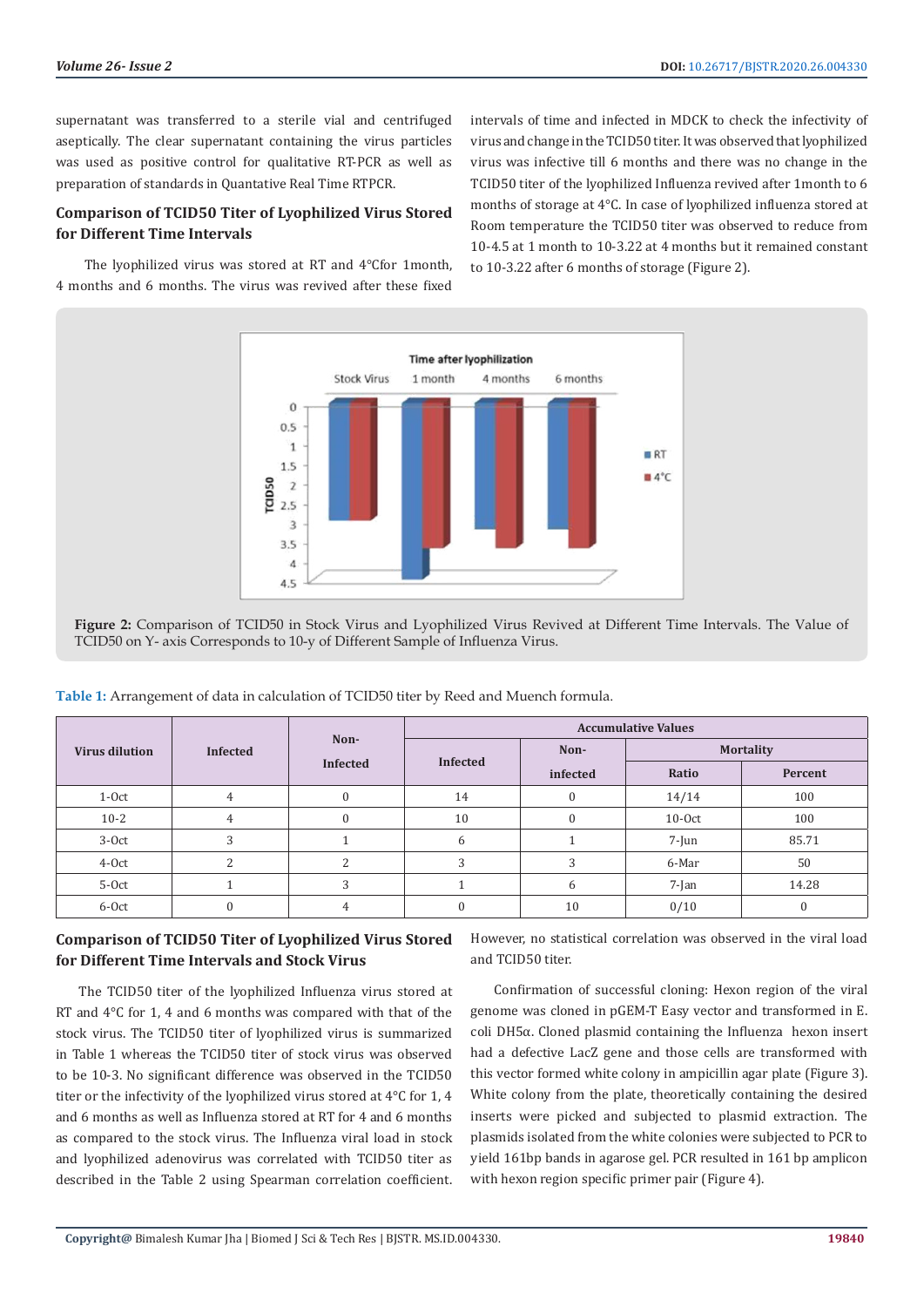|                                                 | TCID <sub>50</sub> | Viral Load by Real-Time PCR (Copies/ml) |               |                     |  |
|-------------------------------------------------|--------------------|-----------------------------------------|---------------|---------------------|--|
| <b>Stock virus</b>                              | $10^{-3}$          |                                         | 15900000      |                     |  |
|                                                 | Stored at 4°C      | <b>Stored at RT</b>                     | Stored at 4°C | <b>Stored at RT</b> |  |
| Lyophilized Influenza<br>revived after 1 month  | $10 - 4.5$         | $10 - 3.7$                              | 29200000      | 68100000            |  |
| Lyophilized Influenza<br>revived after 4 months | $10 - 3.22$        | $10 - 4.5$                              | 22200000      | 72000000            |  |
| Lyophilized Influenza<br>revived after 6 months | $10 - 3.22$        | $10 - 3.7$                              | 6720000       | 26500000            |  |

**Table 2:** Correlation of TCID50 and Viral load in lyophilized and stock virus.



**Figure 3:** Plate Showing Blue (vectors without inserts) and White (vectors with insert) Colonies.



**Figure 4:** Conformation of Successful Cloning; lane1: 100 Base Pair Molecular Marker (Fermentas, USA), lane 2: NC and 3: PC & lane 4: 161 bp Band using Hexon Specific Primer in Influenza Clone.

# **Comparison of Viral Load of Lyophilized Virus Stored for Different Time Intervals**

The effect of lyophilization on viral load of Influenza over a period of time was studied. No significant difference was observed in viral load of AdV stored at 4°C for 1, 4 and 6 months. However, in lyophilized virus stored at RT a significant difference in viral load was observed between the virus stored for 1month and that stored for 6 months at RT (P<0.05) but no difference was observed in viral load of Influenza stored at RT for 1 and 4 months (Figure 5).



**Figure 5:** Viral Load of Lyophilized Virus Stored at RT and 4°C for 1 to 6 months.

# **Discussion**

Freeze-drying will not reverse damage incurred prior to formulation and care must be exercised when selecting an appropriate cell type or technique used to culture or purify the cell or its extracts prior to freeze-drying. To sustain freeze-drying it is necessary to establish a pressure gradient from a sample (highest pressure), to condenser, and finally vacuum pump (lowest pressure) so that water migrates from the sample as drying progresses. In the present study Influenza virus was successfully propagated in MDCK Cell line. The lyophilization cycle was standardized and the virus suspension was lyophilized at temperature below -40°C and under 50m Torr vacuum. The essence of the formulation exercise should be to minimize freeze-drying damage, loss of viability, or activity. This study considers the stability of Influenza virus after freezedrying and storage and also determines its titer and load. The infectivity of the virus was retained when stored for over 6 months at +4°C or RT. We determined the TCID50 titer of the Influenza virus lyophilized for 1-6 months and observed no significant difference in the infectivity when stored at +4°C or RT.

Thus, the cell culture-grown Influenza virus could withstand the freeze-drying process, and it should be stored at +4°C and RT to retain maximum infectivity. Many culture collections and gene banks insist on high recovery values prior to a protocol being adopted for regular use; 50% viability post thaw has been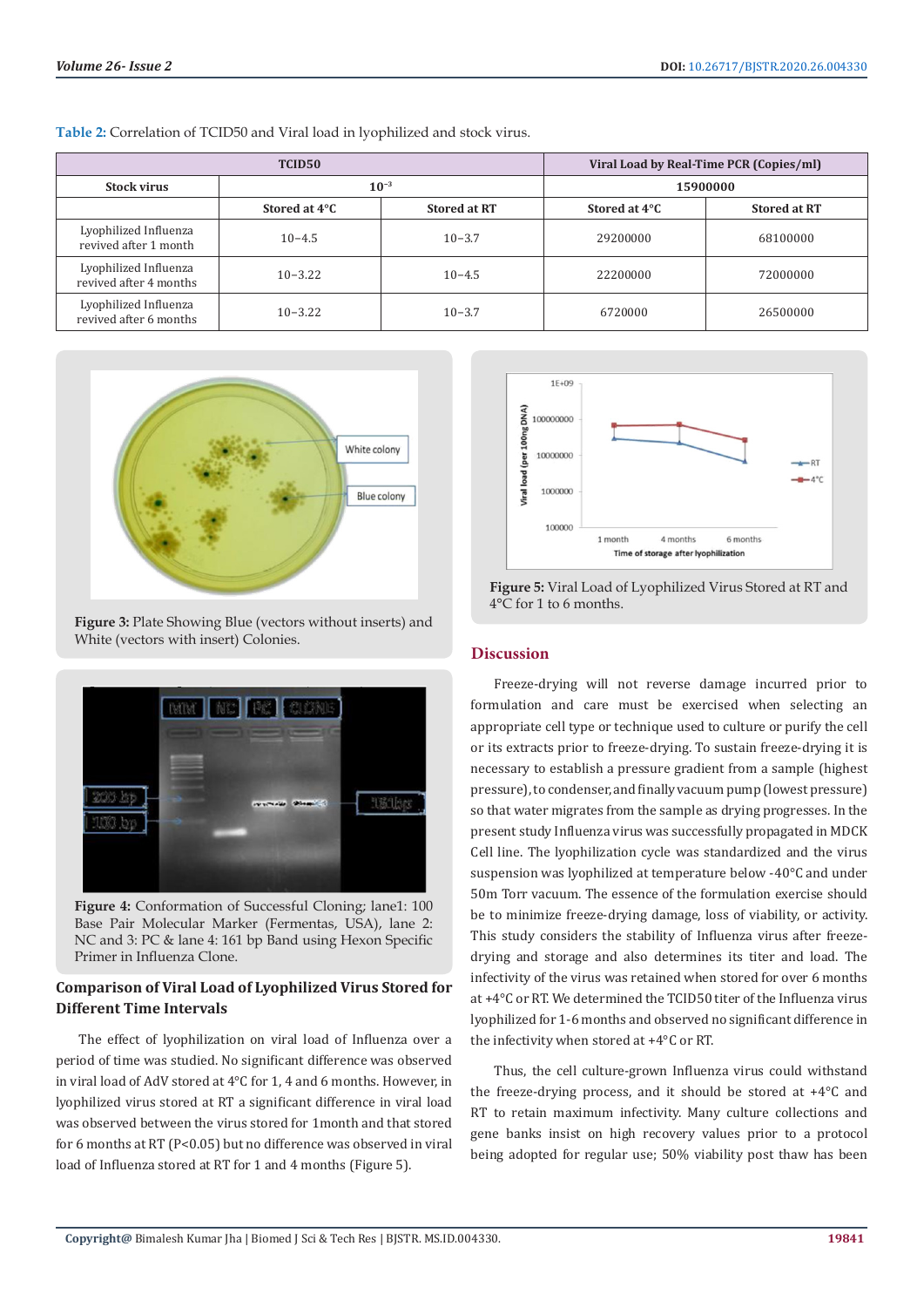accepted in some culture collections as a nominal cutoff for adopting maintenance by cryopreservation alone [5]. The ability to determine viral titer rapidly and at high accuracy is one of the most important tools desired when working with viruses in the research laboratory [6,7]. Real-time PCR has been shown to be more sensitive than cell culture-based techniques for detection of viruses in clinical specimens; it was therefore interesting to investigate whether realtime PCR technology could also be an important tool for rapid and efficient estimation of viral titer [8]. In the present study the viral load of stock and lyophilized adenovirus was determined and compared with each other. The viral laod of the lyophilized virus stored at 4°C was observed to increase as compared to the stock virus whereas that stored at RT for 1and 4 months the viral load increased slightly but at 6 months the viral load decreased as compared to the stock virus. There is evidence that a cryopreservation method yielding high initial recovery values, maintains viability at that level on prolonged storage. Titer determined using either by PFU or endpoint dilution (TCID50) assays, methods that are time consuming and labor intense [9].

As a complement to these established methods of determination of virus titers, we here describe a Real-Time Quantitative PCR assay that enables rapid recording of viral load values that corresponds to titer measurements of viruses. However, the results presented here showed no significant relationship between Real Time PCR v/s TCID50. Even though the TCID50 technique is time consuming, need expertise but is capable of dealing with the infective/live virus which has the great importance in viral isolation, manufacturing live attenuated vaccines, viral antigen and viral standards. Real Time PCR which detects both the infective and non-infective viral particles is highly sensitive and rapid, used most popularly in the viral diagnostic labs and has great importance in the early diagnosis and management by of the patient [8]. It should, however, be taken into consideration that viruses causing persistent infection that consequently would give a positive signal in real-time PCR cannot be converted to viral titer, as this would give a false impression that the virus is able to cause cytopathic effect. Our data also demonstrated that using real-time PCR technology is a reliable, rapid and robust method that corresponds to standard quantification methods used to measure viral titers. Thus, highly reproducible over a dynamic range of viral concentrations commonly used in research laboratories and could therefore save time in comparison with the traditional cell culture based viral titration methods. The reproducibility of quantitative real-time PCR was higher than for TCID50, which could be partially explained by the fact that realtime PCR does not require a manual estimation based on visual observations.

#### **Conclusion**

The present study could successfully lyophilize Influenza virus and retain its infectivity over a period of 6 months when stored at RT and 4°C. No significant difference in the infectivity or TCID50 titer was observed in the lyophilized virus as compared to the stock virus. However, the viral load was observed to increase with Lyophilization of the virus over 6 months when stored at 4°C which possibly is due to the concentration of the virus on freeze-drying.

#### **Declarations**

#### **Author Contribution Statement**

a) Bimalesh kumar jha: Conceived and designed the experiments, performed the experiments, wrote paper.

b) Rajan lav: Performed the experiment, analyzed the data.

c) Krishna Das Manandhar: Conceived and designed the experiments; Contributed reagents, materials, analysis tools or data; Wrote the paper

**Finding Statement:** This research did not receive any specific grant from funding agencies in the public, commercial or non for profit organization.

**Competing Interest:** The authors declare that they have no competing interests.

**Availability of data:** All necessary data are included in paper. Remaining data will be provided by corresponding authors on reasonable request.

#### **Acknowledgement**

We express our deep gratitude to all laboratory staffs of National Influenza Centre, National public health laboratory, Teku and Department of biotechnology tribhuvan university, Nepal for their kind support to completing this work. We are also thankful to head of Department who provided us to chance to carry the study.

#### **References**

- 1. Grelff D (1960) The effects of freezing, low temperature storage and drying of vacuum sublimation on the activities of viruses and cellular particulates. In: A Parkes and A U Smith [Eds.]., Recent research in freezing and drying, Blackwell Scientific Publications, Oxford pp. 167- 187.
- 2. [Greeff D, H Blumenthal, M Chiga, HPinkerton \(1954\) The effects on](https://www.ncbi.nlm.nih.gov/pubmed/13163341) [biologic materials of freezing and drying by vacuum sublimation II.](https://www.ncbi.nlm.nih.gov/pubmed/13163341) [Effect on influenza virus. J Exptl Med 100\(1\): 89-101.](https://www.ncbi.nlm.nih.gov/pubmed/13163341)
- 3. [Greiff D, WA Rightsel \(1965\) An accelerated storage test for predicting](https://www.ncbi.nlm.nih.gov/pubmed/14279791) [the stability of suspensions of measles virus dried by sublimation in](https://www.ncbi.nlm.nih.gov/pubmed/14279791) [vacuo. J Immuno 94: 395-400.](https://www.ncbi.nlm.nih.gov/pubmed/14279791)
- 4. Greiff D, W Rightel (1966) Freezing and freeze-drying of viruses In: HT Meryman (Eds.)., Cryobiology. Academic Press, Inc, New York, USA. pp. 697-728.
- 5. [Hare R, L Mcclelland, J Morgan \(1942\) A method for the concentration of](https://www.jstor.org/stable/41978423?seq=1) [influenza virus. Can Public Health J 33: 325-331.](https://www.jstor.org/stable/41978423?seq=1)
- 6. [Hirst GK \(1941\) The agglutination of red cells by allantoic fluid of chick](https://www.ncbi.nlm.nih.gov/pubmed/17777315) [embryos infected with influenza virus. Science 94\(2427\): 22-23.](https://www.ncbi.nlm.nih.gov/pubmed/17777315)
- 7. [Horsfall FL \(1939\) Neutralization of epidemic influenza virus: Linear](https://www.ncbi.nlm.nih.gov/pubmed/19870902/) [relationship between the quantity of serum and the quantity of virus](https://www.ncbi.nlm.nih.gov/pubmed/19870902/) [neutralized. J Exp Med 70\(2\): 209-222.](https://www.ncbi.nlm.nih.gov/pubmed/19870902/)